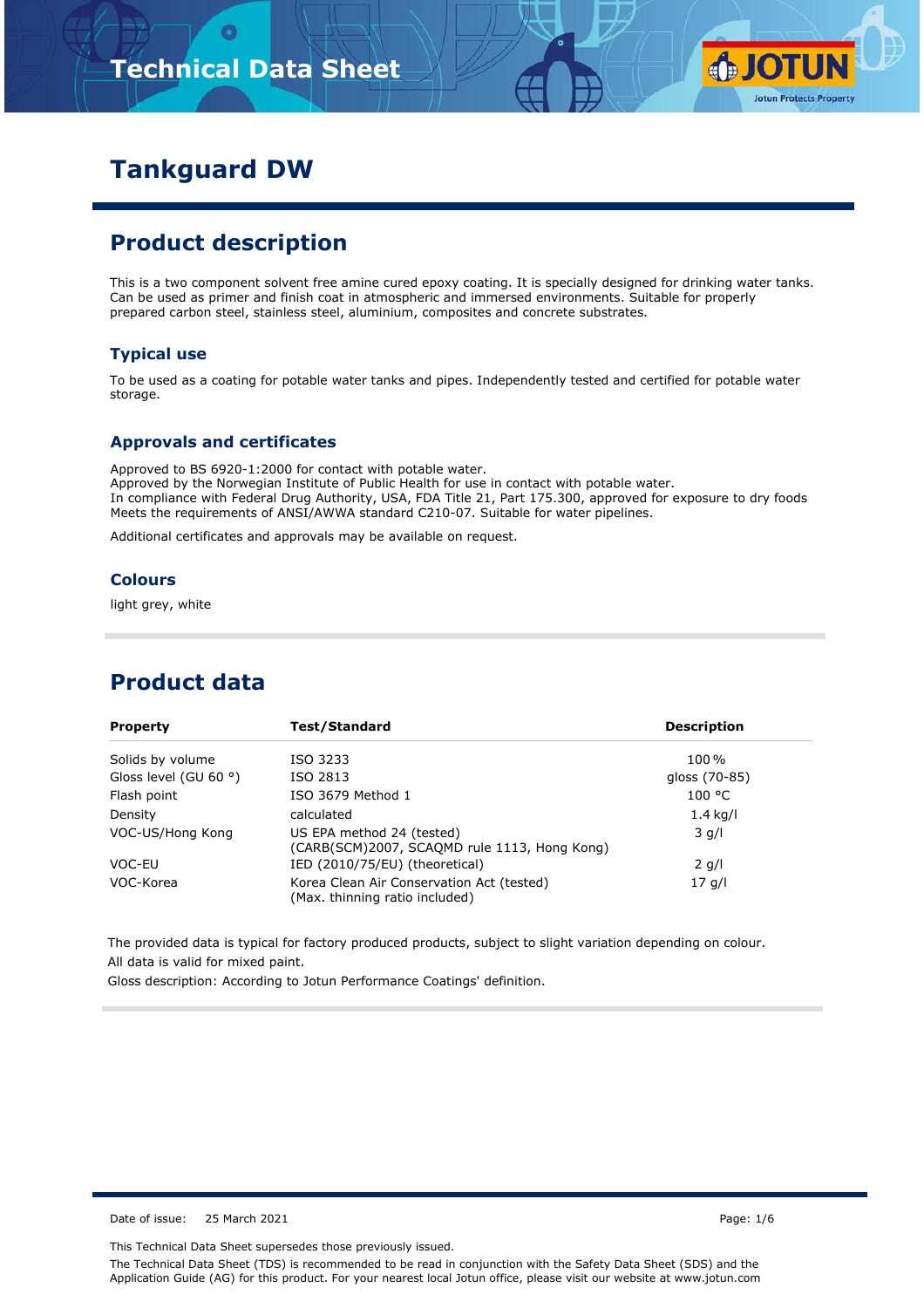

### **Film thickness per coat**

#### **Typical recommended specification range**

| Dry film thickness         |  | 150 - 400 um                  |  |
|----------------------------|--|-------------------------------|--|
| Wet film thickness         |  | 150 - 400 µm                  |  |
| Theoretical spreading rate |  | $6.7 - 2.5$ m <sup>2</sup> /l |  |

# **Surface preparation**

To secure lasting adhesion to the subsequent product all surfaces shall be clean, dry and free from any contamination.

#### **Surface preparation summary table**

|                 |                                                                                                                                                                                | <b>Surface preparation</b>                                                                                                                                           |  |  |
|-----------------|--------------------------------------------------------------------------------------------------------------------------------------------------------------------------------|----------------------------------------------------------------------------------------------------------------------------------------------------------------------|--|--|
| Substrate       | Minimum                                                                                                                                                                        | Recommended                                                                                                                                                          |  |  |
| Carbon steel    | Sa 2½ (ISO 8501-1)                                                                                                                                                             | Sa 2½ (ISO 8501-1)                                                                                                                                                   |  |  |
| Stainless steel | The surface shall be hand or machine<br>abraded with non-metallic abrasives<br>or bonded fibre machine or hand<br>abrasive pads to impart a scratch<br>pattern to the surface. | Abrasive blast cleaning to achieve a<br>surface profile using non-metallic<br>abrasive media which is suitable to<br>achieve a sharp and angular surface<br>profile. |  |  |
| Aluminium       | The surface shall be hand or machine<br>abraded with non-metallic abrasives<br>or bonded fibre machine or hand<br>abrasive pads to impart a scratch<br>pattern to the surface. | Abrasive blast cleaning to achieve a<br>surface profile using non-metallic<br>abrasive media which is suitable to<br>achieve a sharp and angular surface<br>profile. |  |  |
| Composite       | The surface shall be hand or machine<br>abraded to impart a scratch pattern to<br>the surface.                                                                                 | The surface shall be hand or machine<br>abraded to impart a scratch pattern to<br>the surface.                                                                       |  |  |
| Concrete        | Dry abrasive blast cleaning to SSPC-<br>SP 13/NACE No. 6.                                                                                                                      | Dry abrasive blast cleaning to SSPC-<br>SP 13/NACE No. 6.                                                                                                            |  |  |

Optimum performance, including adhesion, corrosion protection, heat resistance and chemical resistance is achieved with recommended surface preparation.

# **Application**

#### **Application methods**

The product can be applied by

Spray: Use airless spray.

Brush: Recommended for stripe coating and small areas. Care must be taken to achieve the specified dry film thickness.

Date of issue: 25 March 2021 Page: 2/6

This Technical Data Sheet supersedes those previously issued.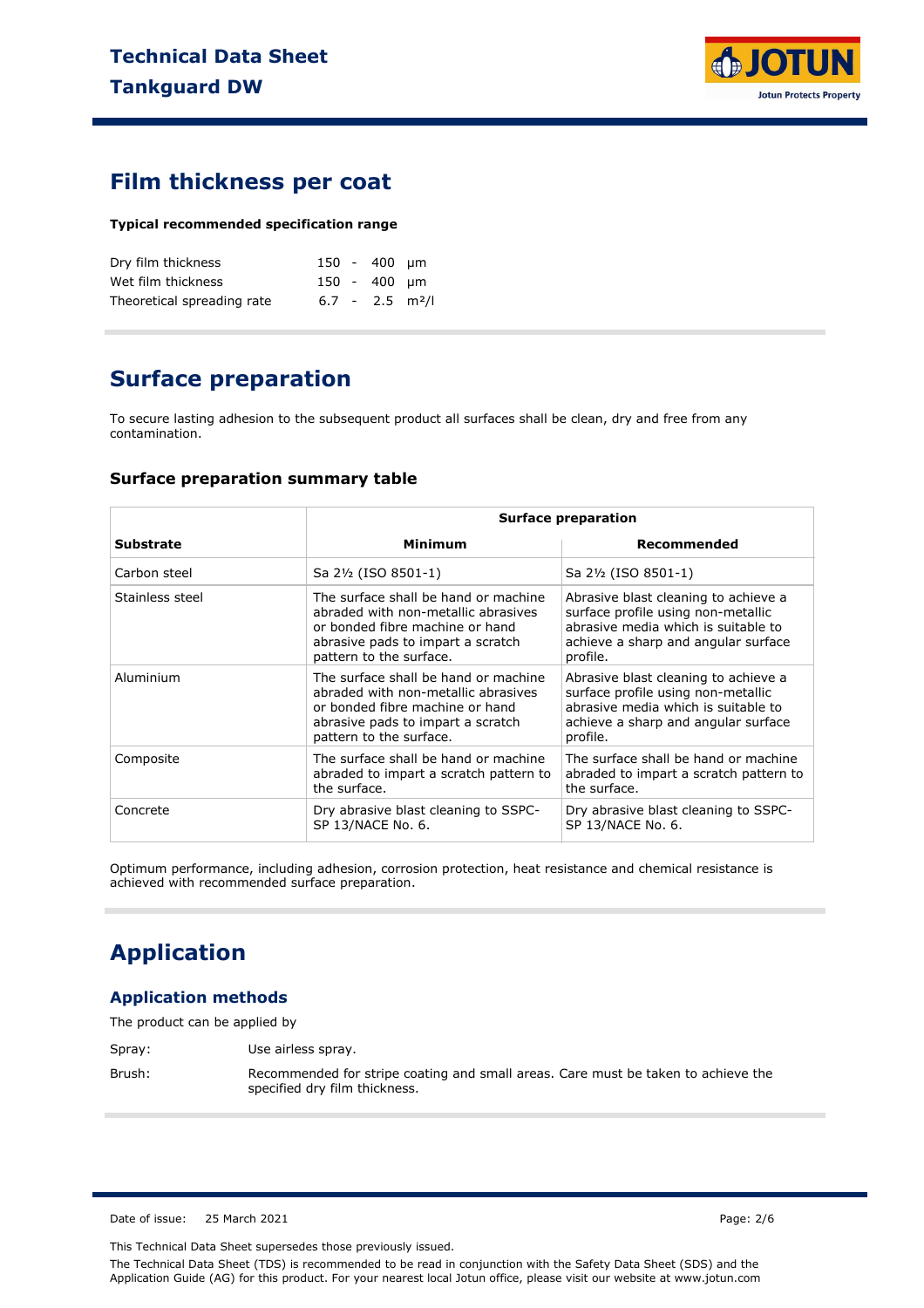

#### **Product mixing ratio (by volume)**

| Tankguard DW Comp A | 2 part(s)    |
|---------------------|--------------|
| Tankguard DW Comp B | 1 part $(s)$ |

#### **Thinner/Cleaning solvent**

Do not add thinner.

Cleaning equipment Prior to application: Jotun Thinner No. 28 After application: Jotun Thinner No. 17

#### **Guiding data for airless spray**

| Nozzle tip (inch/1000):       | 19-25            |
|-------------------------------|------------------|
| Pressure at nozzle (minimum): | 175 bar/2500 psi |

# **Drying and Curing time**

| Substrate temperature     |      | 10 °C 23 °C 40 °C |      |  |
|---------------------------|------|-------------------|------|--|
| Surface (touch) dry       |      | 15h 10h 3h        |      |  |
| Walk-on-dry               |      | 25h 13h           | 5 h  |  |
| Dry to over coat, minimum | 25 h | 13 h              | -5 h |  |
| Dried/cured for service   |      | 14 d 7 d          | 4 d  |  |

For maximum overcoating intervals, refer to the Application Guide (AG) for this product.

Drying and curing times are determined under controlled temperatures and relative humidity below 60 %, and at average of the DFT range for the product.

Surface (touch) dry: The state of drying when slight pressure with a finger does not leave an imprint or reveal tackiness.

Walk-on-dry: Minimum time before the coating can tolerate normal foot traffic without permanent marks, imprints or other physical damage.

Dry to over coat, minimum: The recommended shortest time before the next coat can be applied.

Dried/cured for service: Minimum time before the coating can be permanently exposed to the intended environment/medium.

# **Induction time and Pot life**

| <b>Paint temperature</b> | 23 °C            |
|--------------------------|------------------|
| Induction time           | 5 min            |
| Pot life                 | $30 \text{ min}$ |

Date of issue: 25 March 2021 Page: 3/6

This Technical Data Sheet supersedes those previously issued.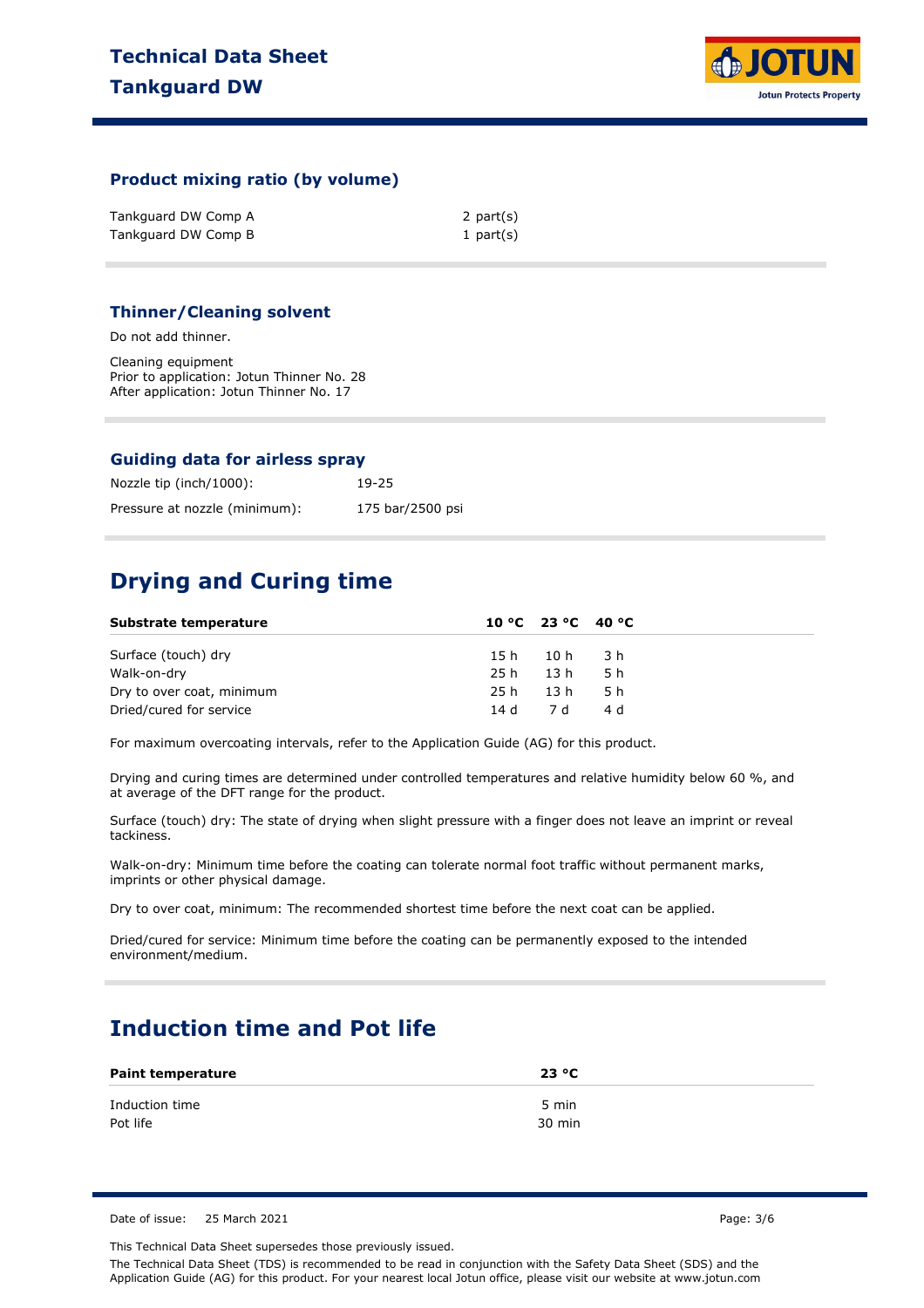

Reduced at higher temperatures

### **Heat resistance**

|                     | <b>Temperature</b> |        |  |
|---------------------|--------------------|--------|--|
|                     | Continuous         | Peak   |  |
| Dry, atmospheric    | 120 °C             | 140 °C |  |
| Immersed, sea water | 50 °C              | 60 °C  |  |

Peak temperature duration max. 1 hour.

The temperatures listed relate to retention of protective properties. Aesthetic properties may suffer at these temperatures.

Note that the coating will be resistant to various immersion temperatures depending on the specific chemical and whether immersion is constant or intermittent. Heat resistance is influenced by the total coating system. If used as part of a system, ensure all coatings in the system have similar heat resistance.

# **Product compatibility**

Depending on the actual exposure of the coating system, various primers and topcoats can be used in combination with this product. Some examples are shown below. Contact Jotun for specific system recommendation.

Subsequent coat: itself only

# **Additional information**

WASHING PROCEDURES FOR POTABLE WATER TANKS:

After the coating is fully cured, and before the tank is taken into use for potable water it should be thoroughly cleaned.

The letter of approval from the Norwegian Institute of Public Health specifies several possible procedures. Alternatively, one of the following procedures may be employed:

- High pressure fresh water washing using a temperature of minimum 30 °C.

- Steam cleaning.

- Manually scrubbing the tank with warm water and an alkaline detergent.

Afterwards the tank surfaces should be flushed with clean fresh water.

For the BS6920 certificate there is no specific requirements to cleaning procedure, the only requirement is that the coating is properly cured and the tank cleaned preferably with fresh water before the tank is taken into use. For warm water, it is recommended to achieve properly cure by 7 days at 23 °C and 4 hours flushing with fresh water hot enough to reach a steel temperature of 50  $\degree$ C  $\pm$  2  $\degree$ C for 4 hours.

On completion of the washing the tank shall be emptied of water by pumping. The remaining water after pumping shall be removed by the use of towels and rags in order to ensure that contaminants are removed. Evaporation will only concentrate remaining contaminants.

Please contact Jotun's local technical service team for further information, or refer to the Application Guide.

# **Packaging (typical)**

**Volume Size of containers**

Date of issue: 25 March 2021 Page: 4/6

This Technical Data Sheet supersedes those previously issued.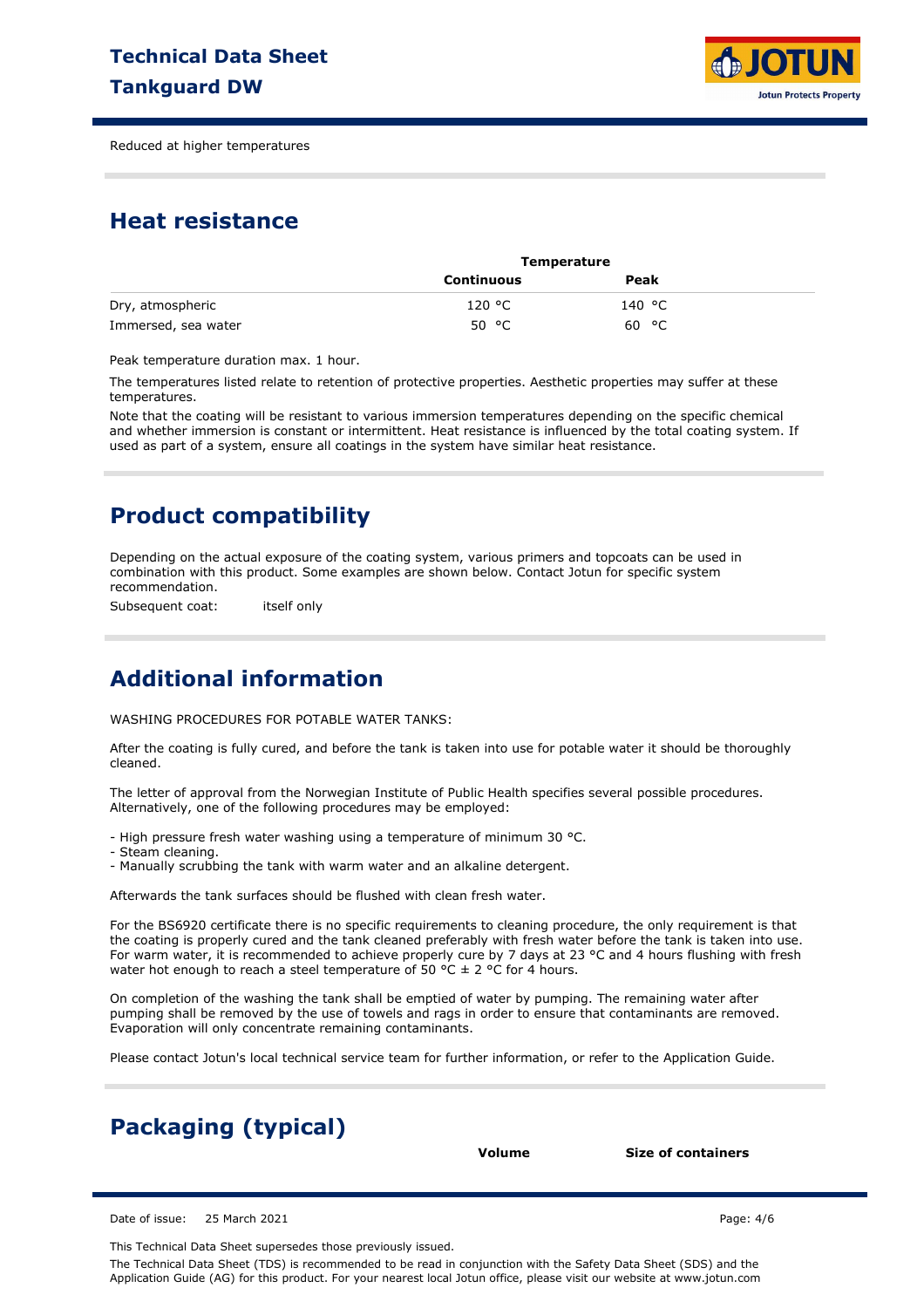### **Technical Data Sheet Tankguard DW**



|                     | (litres) | (litres) |
|---------------------|----------|----------|
| Tankguard DW Comp A | 10       | 20       |
| Tankguard DW Comp B |          |          |

The volume stated is for factory made colours. Note that local variants in pack size and filled volumes can vary due to local regulations.

### **Storage**

The product must be stored in accordance with national regulations. Keep the containers in a dry, cool, well ventilated space and away from sources of heat and ignition. Containers must be kept tightly closed. Handle with care.

#### **Shelf life at 23 °C**

| Tankguard DW Comp A | 12 month(s)    |
|---------------------|----------------|
| Tankguard DW Comp B | 12 month $(s)$ |

In some markets commercial shelf life can be dictated shorter by local legislation. The above is minimum shelf life, thereafter the paint quality is subject to re-inspection.

### **Caution**

This product is for professional use only. The applicators and operators shall be trained, experienced and have the capability and equipment to mix/stir and apply the coatings correctly and according to Jotun's technical documentation. Applicators and operators shall use appropriate personal protection equipment when using this product. This guideline is given based on the current knowledge of the product. Any suggested deviation to suit the site conditions shall be forwarded to the responsible Jotun representative for approval before commencing the work.

# **Health and safety**

Please observe the precautionary notices displayed on the container. Use under well ventilated conditions. Do not inhale spray mist. Avoid skin contact. Spillage on the skin should immediately be removed with suitable cleanser, soap and water. Eyes should be well flushed with water and medical attention sought immediately.

### **Colour variation**

When applicable, products primarily meant for use as primers or antifoulings may have slight colour variations from batch to batch. Such products and epoxy based products used as a finish coat may chalk when exposed to sunlight and weathering.

Colour and gloss retention on topcoats/finish coats may vary depending on type of colour, exposure environment such as temperature, UV intensity etc., application quality and generic type of paint. Contact your local Jotun office for further information.

### **Disclaimer**

Date of issue: 25 March 2021 **Page: 5/6** Page: 5/6

This Technical Data Sheet supersedes those previously issued.